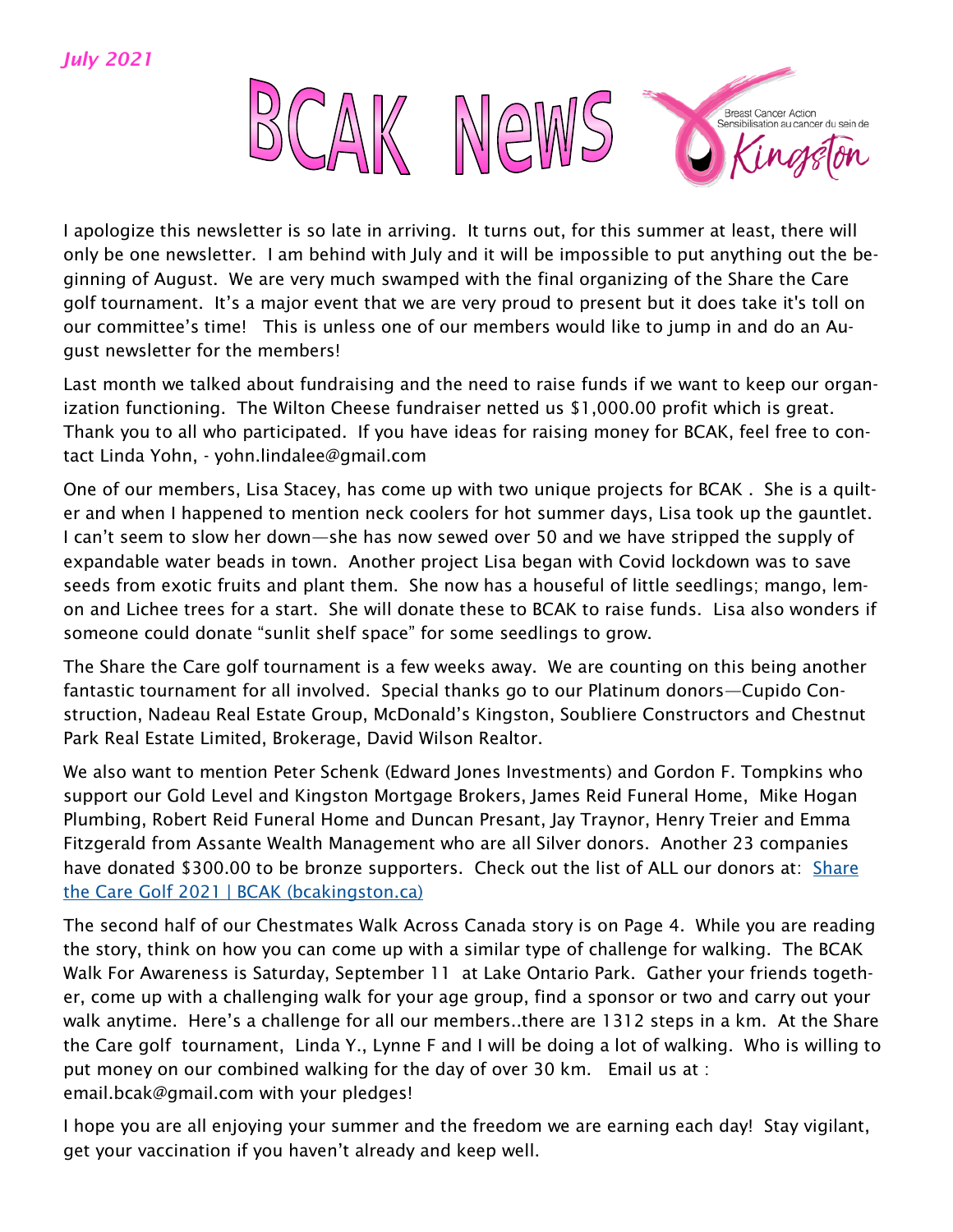

## BCAK RESEARCH GRANT

The BCAK research grant was originally set up back in 1995 not long after we became a registered charity. It was set up through the Research Committee of KGH. The funds were administered by KGH Board of Directors and advised by the Research Committee of which one of our Board of Directors was a member. The funds were available to be used to support studies which will further the knowledge of actinology, pathogenesis and treatment of breast cancer. Prospective candidates submitted proposals to the Research Committee by the date specified each year- terms were for grant money for one year and could be renewed.

These grants were made primarily for the support of research carried out in Kingston affiliated hospitals and Queen's University and had to be related to breast cancer.

Successful candidates sent a written report of their progress to the KGH foundation through the Research Committee by June 2<sup>nd</sup> in the year in which the grant terminated, with copies to BCAK. In all publications arising out of work supported by this fund credit was to be given to the Breast Cancer Action Kingston Research Grant.

Many of these recipients gave presentations at our Walk for Awareness, Education Evenings and AGM.

Monies allocated were from a third of the proceeds from our Walk.

From 1995 – 2012 we donated well over \$250,000 to this. It was used to fund research ranging from gene mutations, hormone connections and possible causes and treatments of breast cancer.

From 2012 – 2017 we had a commitment to UHKF to donate \$15,000 per year for 5 years. \$10,000 went to research and \$5,000 went to the creation and maintenance of a website for the Breast Assessment program at HDH.

In recognition of our donations our name is on the donation wall at KGH as well as in the BCAK Supportive Care Waiting Room on Burr 0.

As you may know we were recognized for offering support which aided Dr. Chris Mueller to develop a blood test to detect breast cancer at an earlier stage. The information on this development was very recently made public.

Since 2017 we have not been able to donate any research money. We are hoping to be able to reinstate this program in the near future.

Sue Davies Lynne Funnell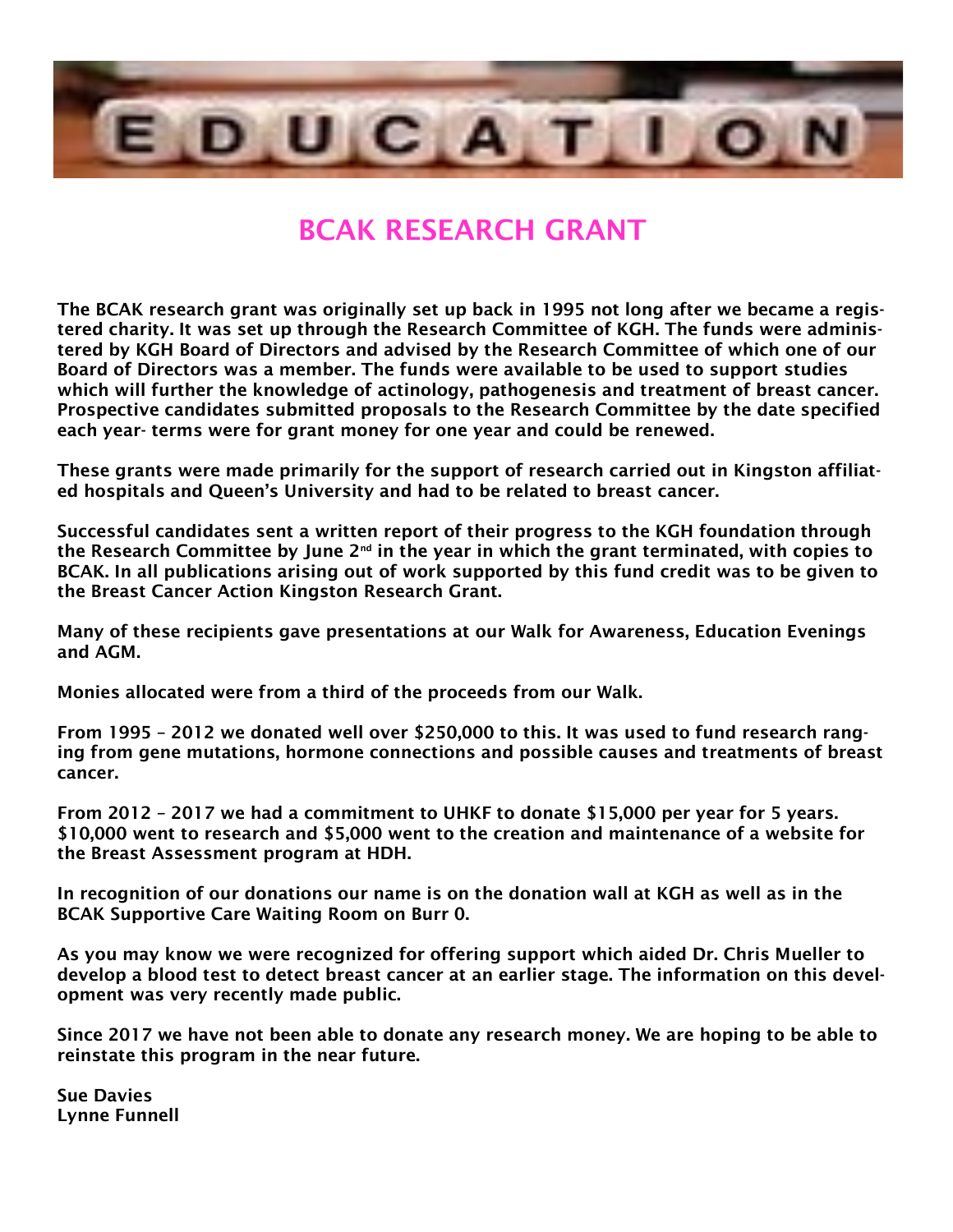Many thanks to the following donors who gave generously in the month of June

Mary Cassidy Ryan Hobart Lynda Keeler Bev Martin Frances Reader Maureen Yearsley S. A. Godkin "In Memory of" Jane Flaherty Providence Manor "Dress Down Days" Fundraiser Sue Davies "In Memory of" Barb Raudnask Bev Martin "In Memory of" Barb Raudnask BCAK Scrapbooking United Way

*This is the 3rd in our series of BCAK supporters who have taken on second careers. If you know of another member or supporter with a similar story, let me know. We would be pleased to highlight their business/hobby.*

## LENDING A HAND TO SENIORS

The business name says it all. Lending a Hand so Seniors can continue to stay in their homes for as long as possible.

Young families don't always have the time or energy to support their aging parents in their later years. No fault of theirs. It's just that life, growing families, travel sometimes gets in the way. That's where I come in.

After I retired, I decided I needed to have something that gave me a purpose for getting up every morning and that gave me the social aspect of retirement. I saw the need for non-medical home care. I leave the medical stuff to the professionals.

What I saw was the need for home checks, making sure appliances were turned off, lights with timers worked properly and the mail picked up. Companionship is another valued need. Just having a cup of tea and conversation and listening to stories of years gone by, brings such joy to those living by themselves. Having a quick lunch or whipping up a breakfast ensures the elderly have a good nutritious meal.

I also found that the families need time to rest, eat and refresh when they're dealing with a family member in Palliative care. I sit with the family member so they are not alone when they decide it's time to leave and go onto the next part of their journey. I read their favourite book, newspaper to them or put on their favourite music.

If ever there was a time to support and advocate for Seniors, it's now. Dropping by for a chat breaks the monotony and boredom of being alone. You can always call, text or email me night or day. If I can help, I certainly will.

Cathy Boyce, Owner, Lending a Hand to Seniors E- cathyboyce74@gmail.com or Call or text- 613-532-1044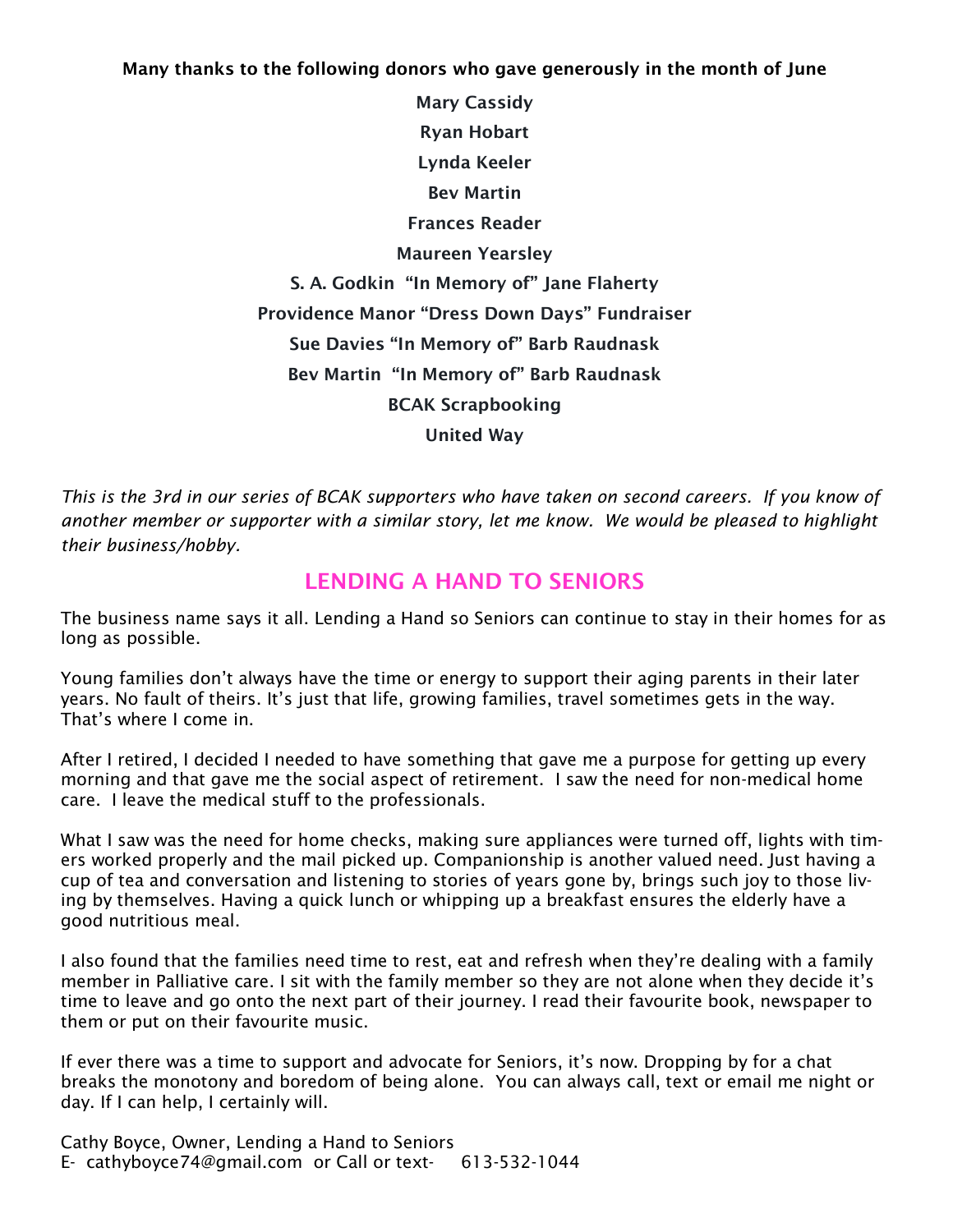For those of you who read our most recent newsletter's article about BCAK's dragon boat team's virtual trek across Canada, you will be happy to know that the Chestmates reached their final destination of Vancouver BC on June 20, just eight weeks after setting off from Halifax, NS. Together, the twenty-four teammates walked 6330 kilometers, getting fit and feeling connected to each other as they each contributed their weekly tallies towards the final goal.



Here's **how one of the Chestmates felt on the completion of the CWAC Challenge:** " It made it so much easier to lace up the sneakers knowing that I had all of the girls walking beside me in spirit. Made me think a lot about my Chestmates friends....and I might have even spoken their names out loud as I walked across our beautiful country".

The Chestmates were supported on their walk through weekly blogs in which Suzanne Bodner, the organizer of CWAC, presented, fun facts, maps, songs, photos and personal

recollections (her own and those of individual Chestmates) directly related to certain aspects of the landscape, history and the culture of the various parts of our diverse country through which we walked.

Shortly after their arrival at False Creek in Vancouver, where the breast cancer dragon boat phenomenon had its beginnings in 1996, some of the Chestmates participated in a welcoming Zoom call with a few members of Vancouver's Abreast in a Boat. Lots of stories and lots of laughs! What a privilege and thrill it was for the Chestmates to meet and chat with several AIAB members, two of





whom were "originals" -- courageous pioneers who were the first breast cancer survivors in the world to jump into a dragon boat, defying the then-held medical myth that those treated for breast cancer should not do repetitive exercise for fear of developing lymphedema. That myth thoroughly debunked through twenty-five years of research and experience, Abreast in a Boat and Chestmates are now part of a thirty-country community of breast cancer dragon boat paddlers, closely connected as we strive to enhance our lives through fitness, camaraderie, and mutual support. Outreach continues to flourish, bringing on new teams from all around the world.

Congratulations to Renata Bianchi who won lunch with Suzanne by guessing closest to the date that we unlaced our sneakers in the heart of Vancouver.



...Suzanne Bodner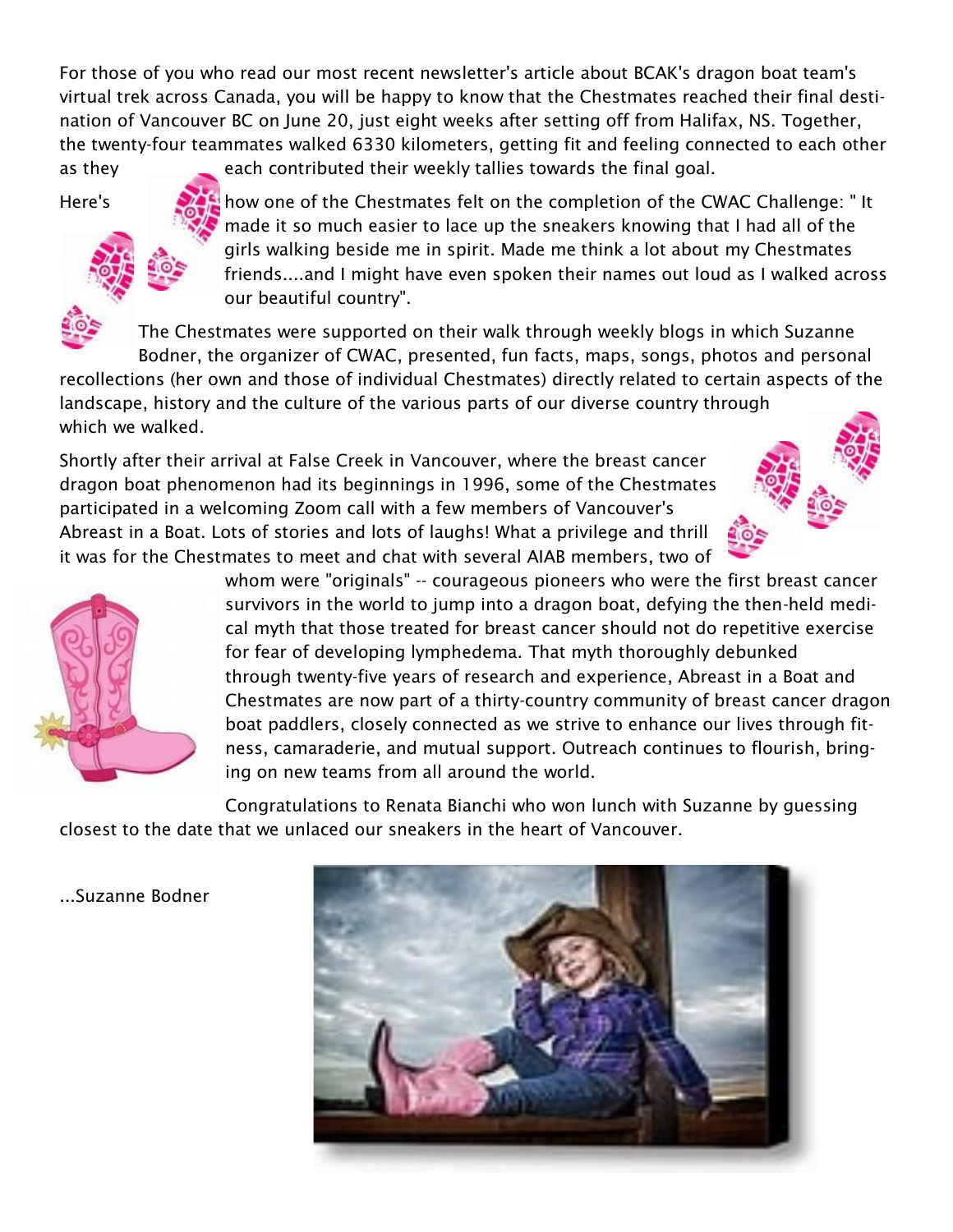It is with great sadness we tell you about the passing of two of our members.

On May 16, 2021 BCAK lost a great supporter, Barb Raudnask. Barb was the sister-in-law of Willi Clark and a long time friend and BCAK member.

I was Chestmate Captain when Willi joined the team and she mentioned that her sister-in-law was also a breast cancer survivor and was thinking of joining BCAK and Chestmates. Barb subsequently joined in 2012 and paddled with the Chestmates for a number of years.

In 2014, when Treasurer, Alice Calver, resigned Barb agreed to join the board and take over the Treasurer position. She held that position until 2018.

She always had a warm smile for all who came into the office and loved talking about her family. We both became grandparents around the same time and loved sharing stories. Barb participated in, not only dragon boating, but in the exercise classes and volunteered for many of our fundraisers.

Our heartfelt sympathies go to her family. A celebration of life will take place in the upcoming months.

Lynne Funnell, President

\_\_\_\_\_\_\_\_\_\_\_\_\_\_\_

It was sad to read of the passing of our long time member Viki Colledge. She passed away June 24.

Viki attended our fitness classes; both yoga and exercise, and she so enjoyed socializing with other members.

A live stream of her memorial service will be held July 17th. To access, visit Viki's webpage at [www.jamesreidfuneralhome.com.](http://www.jamesreidfuneralhome.com/)



## MORNING EXERCISE AND YOGA CLASSES WILL RESUME THE WEEK OF JULY 19

….at this time—and until further notice—and due to present Covid restrictions classes will be limited to those who have already registered. We will let you know when we are able to expand our classes.